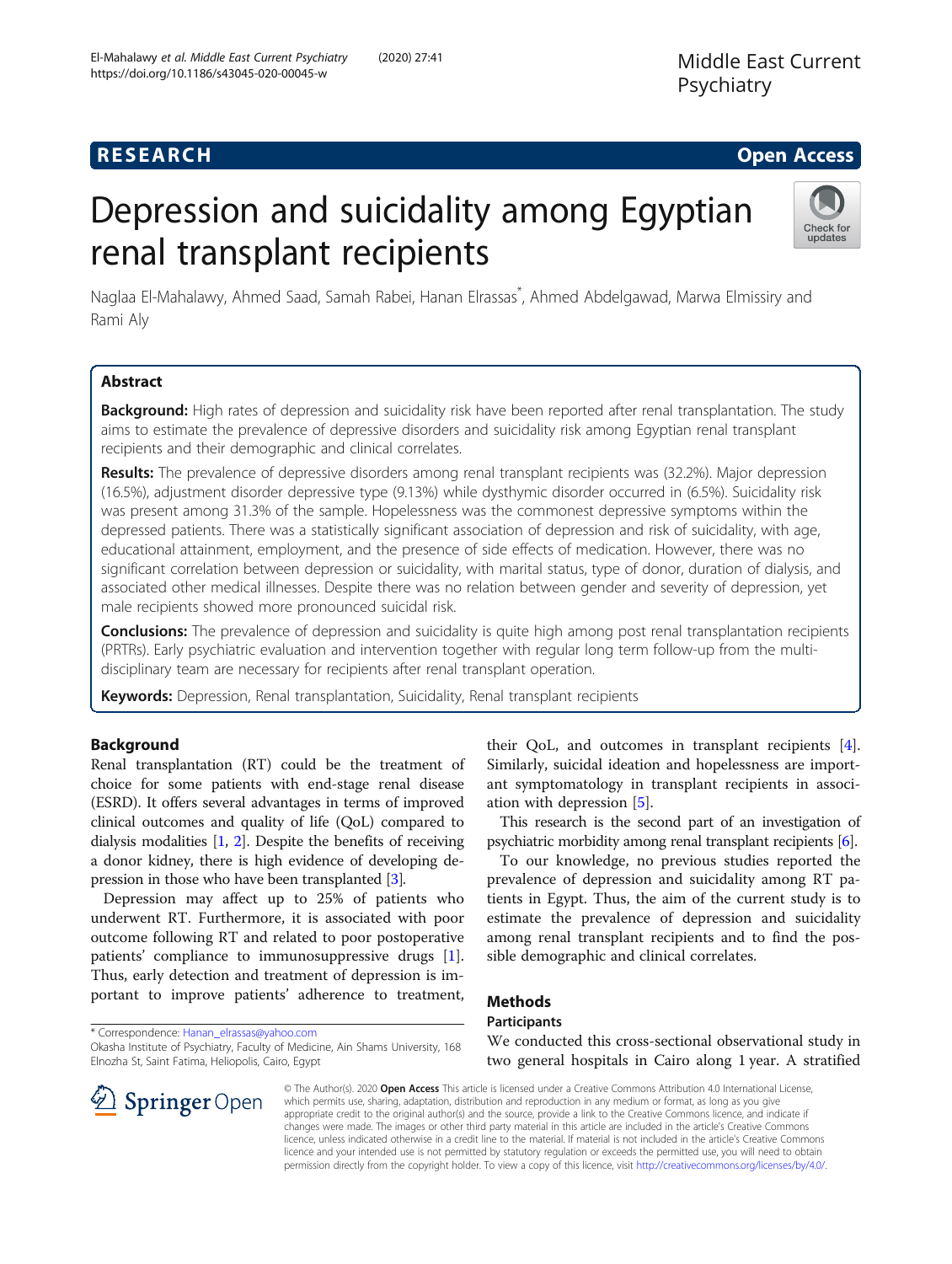random sample of post renal transplant recipients (PRTRs) who came for follow-up in the renal transplantation clinic in both Ain Shams University Specialized Hospital and Naser Institute Hospital. We recruited 230 recipients that underwent renal transplant surgery. The sample size was calculated using the Epi-info program version 6 by a statistician. No inclusion or exclusion criteria were done. All participants received their implanted organs from living donors.

#### **Assessment**

We collected sociodemographic information, including age, gender, employment status, marital status, educational attainment, and social class. Most of our recipients belong to the low and middle socio-classes who attended state hospitals in which the cost of services is covered mostly by the government.

Also, we used the semi-structured questionnaire for renal transplant recipients to determine both the medical condition and the circumstances of the RT surgery among PRTRs [\[7](#page-7-0)].

We used the Structured Clinical Interview for DSM-IV Axis I disorder (SCID-I) [[8](#page-7-0)] for the diagnoses of depression. We used the Arabic version which previously translated and validated [[9\]](#page-7-0). Patients with diagnosis of depression were further assessed for severity of depression using the Beck depression inventory (BDI) [\[10](#page-7-0)], however we used the Arabic version by [\[11](#page-7-0)]. Suicidality was assessed for all the participants using the Suicide Probability Scale (SPS) [[12\]](#page-7-0), also we used the Arabic standardized version [[13\]](#page-7-0).

#### Ethical consideration

The study protocol was approved by the Ethical Committee Research of the Faculty of Medicine-Ain Shams University approvals from the hospital authorities were provided. An informed written consent was taken from all participants. Confidentiality was ensured and explanation of the nature of the research was ensured. Recipients were guaranteed that their participation was voluntarily, and refusal would not affect their clinical care.

#### Statistical methods

The collected data were analyzed using the statistical package for the social sciences [[14\]](#page-7-0). Qualitative data was described using frequency and percentage. Quantitative data was described using mean and standard deviation. The following inferential statistical procedures were used; categorical data was compared using the chisquare test. Continuous variables were compared using the student " $t$ " test and statistical significance was set at  $p < 0.05$ .

#### Results

The age ranged of the study groups was from 18 to 60 years old with a mean age of  $37.3 \pm 7.6$  years. Seventytwo percent were males and 28% were females. The majority received a considerable year of education and (17.8%) were illiterate; most of the PRTRs (73%) were married, while the rest were single, divorced, or widow. A considerable percentage was employed (70%) and about 23% were unemployed and 7% were housewives. Sixtynine percent of PRTRs got the transplant graft from nonrelative donors, whereas 31% received it from relatives.

The duration of follow-up from the time of RTS until the time of conducting this research ranged from 3 months to 18 years.

Depressive disorders were found in 74 patients (32.2%). The commonest diagnosis is a major depressive episode (38 patients, 16.5%), followed by adjustment disorder depressive type (21 patients, 9.2%), and then dysthymia (15 patients, 6.5%). Those who had no depression were 156 patients (67.8%) (Fig. [1](#page-2-0)).

The severity of depression as estimated by BDI revealed that mild depression is the commonest (12.6%), followed by moderate depression (11.3%). While (8.3%) had severe depression (Fig. [2\)](#page-2-0).

Risk of suicidality was detected in 72 patients (31.3%). Mild risk was the commonest (59 patients, 25.65%), followed by moderate risk (13 patients, 5.65%), and there was no severe risk of suicidality (Fig. [3](#page-3-0)). The commonest depressive symptoms detected according to the SPS subscales were hopelessness (46 patients, 20%), followed by suicidal ideation (17 patients, 7.39%), negative selfevaluation, and hostility (each, 1.3%) (Fig. [4](#page-3-0)).

## Severity of depression and suicidality in relation to sociodemographic and clinical variables

Age was significantly associated with the severity of depression according to BDI. Our data revealed that severe depression is significantly highest (31.4%) in the youngest age groups (18-30 years) followed by the eldest group (50-60 years) (26.4%). Moderate depression was more pronounced in the age group 30-40 (38%) and the age group 40-50 (27.6%)  $P < 0.01$ . No severe risk of suicidality among our PRTRs as assessed by SPS, however, moderate suicidal risk was more pronounced in the age group (40-50 years) and mild form is more prevalent in the age group  $(50-60 \text{ years})$  (Tables [1](#page-4-0) and [2\)](#page-5-0).

Despite that, Table [1](#page-4-0) shows non statistically significant difference between male and females recipients in relation to depression severity, yet moderate suicidality risk was extremely higher in male patients 76 (92%) (Tables [1](#page-4-0) and [2](#page-5-0)). Severe depression and moderate risk of suicidality were by far more significantly pronounced in the educated patients who received 12 years or more of education  $P < 0.01$ .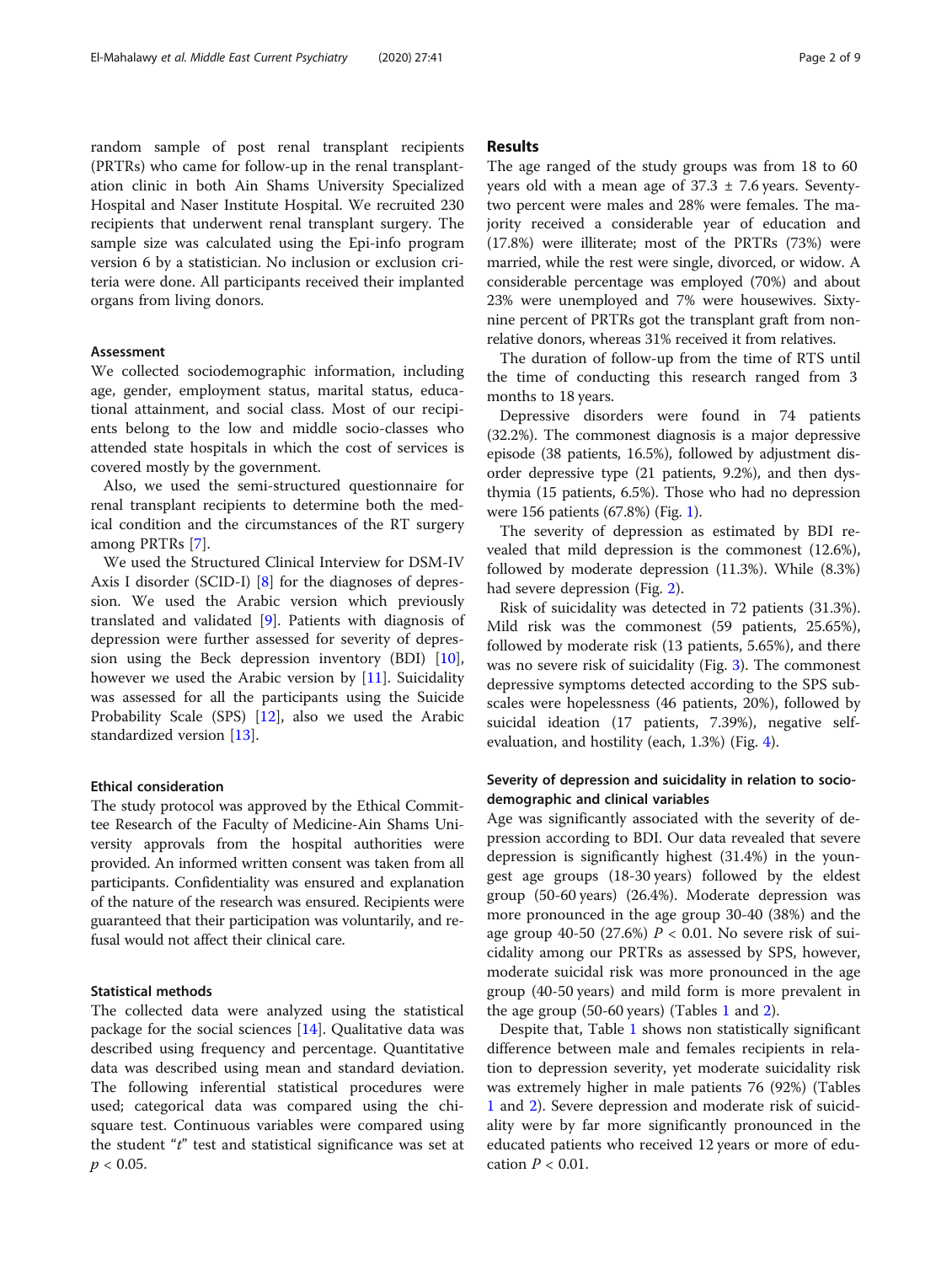<span id="page-2-0"></span>

Patients without a job had more significant higher level of moderate depression (69.23%) while unskilled and semiprofessionals showed a higher significant level of severe depression (52.63% and 47.36%) respectively (Table [1\)](#page-4-0). Moderate suicidal risk was detected more in the semiprofessionals (76.9%), whereas mild risk prevailed among unskilled (30.5%) (Tables [1](#page-4-0) and [2\)](#page-5-0). There was no significant relationship between severity of depression or risk of suicidality with marital status. Severity depression and risk of suicidality were more common among patients suffering from medication side effects compared to those who did not record side effects. Furthermore, there were no statistically significant differences as regards, types of donors, presence of comorbid medical disease, and duration of hemodialysis prior to renal transplant or duration of the transplant graft.

# Discussion

The International Federation of Renal Registries [\[15](#page-7-0)] estimated the prevalence of renal failure in Egypt according to its report in 2003 between 9-14.5%. Although the number of patients increases by time and the transplant activity program increased, yet still the rate of RTs in Egypt is slower in comparison to the Western world [ $16$ ]. This may be due to the restriction of non-relative donors to guard against illegal organ commerce [\[17](#page-7-0)]. Living donation is the most prevalent type of donation, while the deceased donation is not well established in the Middle East probably due to religious issues [\[18](#page-7-0)].

A plethora of studies stated that the renal transplant recipients are at risk to develop psychiatric disorders specifically depression [\[19](#page-7-0), [20](#page-7-0)]. Which may contribute to unfavorable outcomes, poor adherence to treatment plans, and low employment rate after RTs [\[3](#page-7-0), [21,](#page-7-0) [22](#page-7-0)]. Despite the high rate of depression and suicidality after RTs, this field is still an unstudied area in Egypt. Thus, we aimed at measuring the rates of depression and suicidality and their sociodemographic and clinical correlates among Egyptian post renal transplant recipients.

In this study, 32.2% of the participants were diagnosed to have one of the depressive disorders according to the criteria of DSM-IV diagnostic system. Major depressive disorder was found in 16.5% of PRTR, also depressive symptoms as a part of adjustment disorder depressive type and dysthymic disorder were found in 9.13% and 8.23% respectively; these results suggesting that depressive symptoms were common among PRTR in Egypt. There was a wide range of variation in estimating the prevalence of depression among different countries. The lower rates (11.8%) were recorded in Panama [\[21](#page-7-0)], (22%) in Canada [\[3](#page-7-0)], (25.6%) in Sudan [\[23](#page-7-0)], and (25%) in Turkey [\[24](#page-8-0)]. On the other hand, higher rates (59.2%) were estimated in China  $[22]$ , (75%) in Iran  $[25]$  $[25]$ , and in Japan (41.4%) [\[26](#page-8-0)].

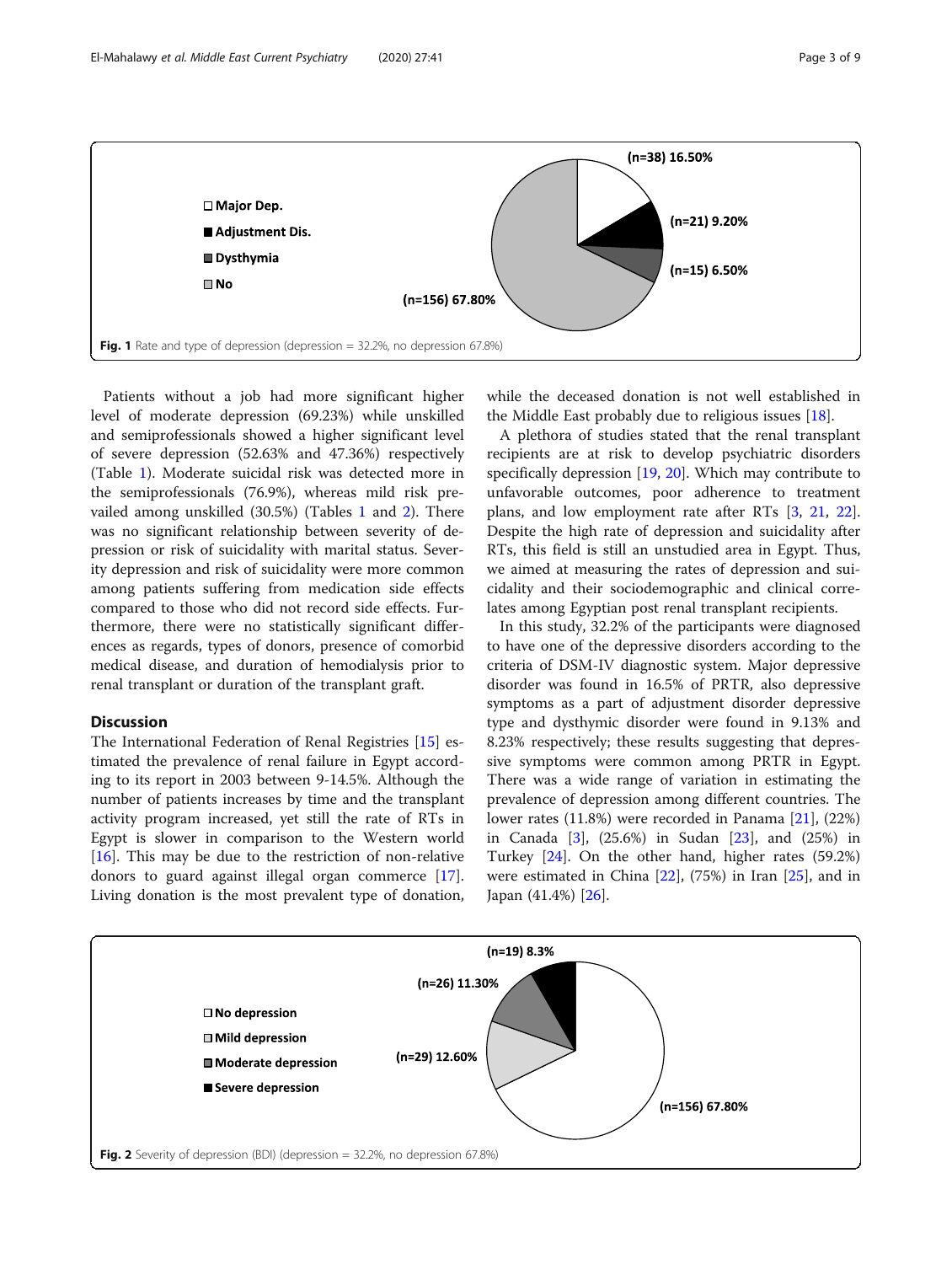<span id="page-3-0"></span>

The great variation of the prevalence of depression in different countries may be related to the use of different tools of screening and assessment. We use SCID-I for diagnosis of depression, similarly in Panama, the investigators used the Mini International Neuropsychiatric Interview (MINI) [\[21](#page-7-0), [27](#page-8-0)].

While the use of CES-D = score  $> 18$  and SCL-9  $> 25$ revealed that 22% and 31% respectively rate of depression among renal transplant recipients [[28](#page-8-0), [29](#page-8-0)]. Other studies used self-assessment tools as BDI which led to estimates ranging from 13 to 39% [[27,](#page-8-0) [30\]](#page-8-0).

Other variables that may be related to a wide variation of the prevalence of depression in different countries may be attributable to different sampling methods, presence of selection bias, and cultural differences affecting the patient perception of depression.

According to Chilcot and his coworkers [\[1\]](#page-7-0), who stated that severity of depression is the most important issue in recognizing depression in the context of transplantation, we

decided to use the Beck Depression Inventory to unravel the severity of depressive symptoms among our PRTRs. Findings revealed that 12.6% had mild and 11.3% had moderate depression while only 8.53% had severe depression. We are in concordance with the previous studies which recorded that the majority of PRTRs had mild to moderate depression [\[22](#page-7-0), [23\]](#page-7-0). Moreover, moderate and severe depression in renal transplant were estimated by other investigators [\[24](#page-8-0), [31\]](#page-8-0).

There is no substantial information about suicidality after renal transplantation as this area is poorly studied. Kurella and his colleagues [[32](#page-8-0)] stated that suicidal behavior is higher in PRTPs compared to the rates of the general population. In our study using SPS, the risk of suicide was detected in (72 patients, 31.3%). Mild risk was the commonest (59 patients, 25.65%), followed by moderate risk (13 patients, 5.65%) and there was no severe risk of suicide. The comparison of our findings with other studies was hampered by the lack of previous investigations highlighting this area.

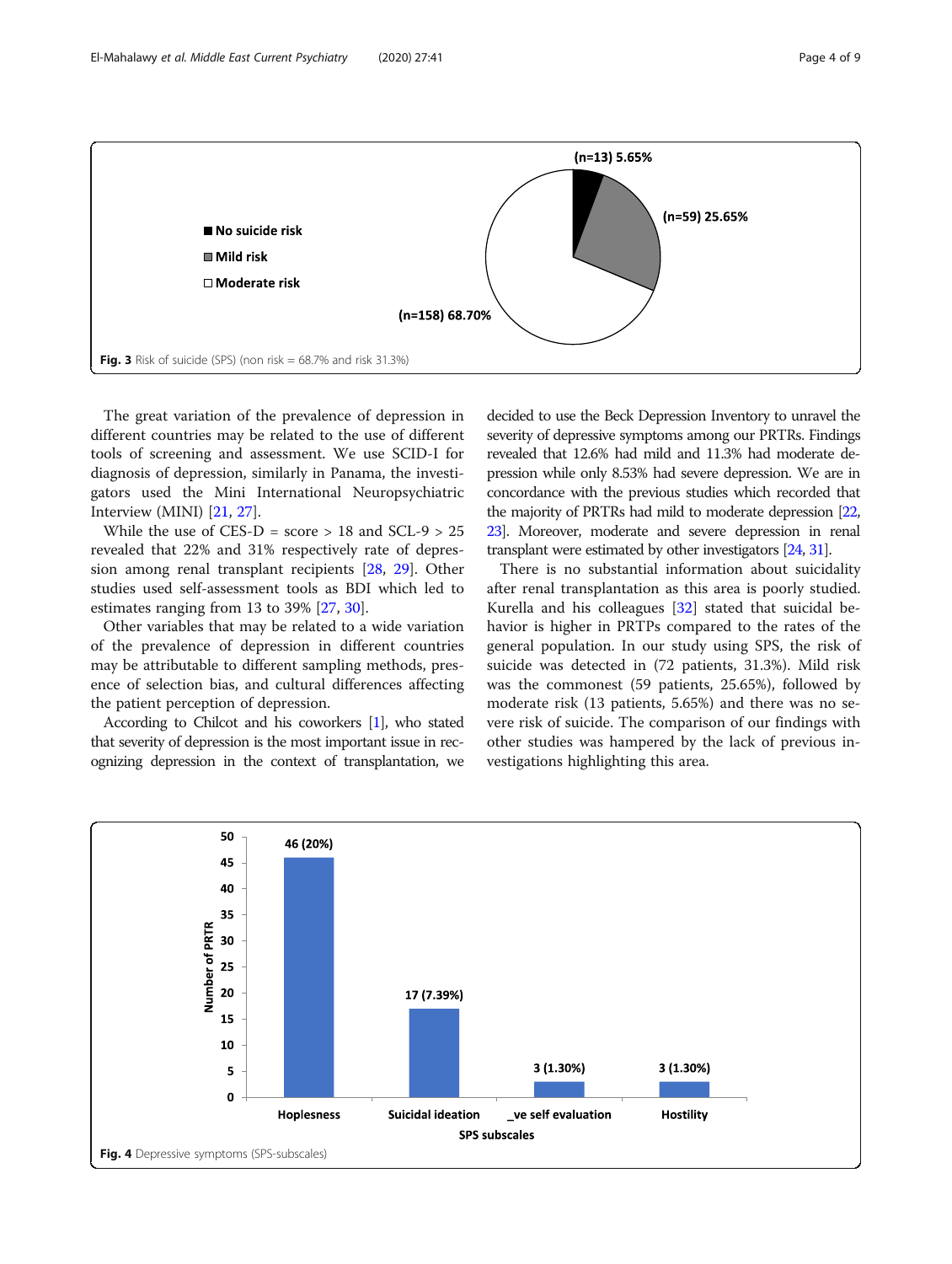# <span id="page-4-0"></span>Table 1 Severity of depression in relation to sociodemographic and clinical variables in PRTRs

| Variables                            | Severe $(n = 19)$ | Moderate $(n = 26)$ | Mild ( $n = 29$ ) | No depression ( $n = 156$ ) | x <sub>2</sub> | $P$ value   |
|--------------------------------------|-------------------|---------------------|-------------------|-----------------------------|----------------|-------------|
| Age                                  |                   |                     |                   |                             |                |             |
| 18-30 years                          | 6(31.6%)          | 14 (53.9%)          | 6(20.6%)          | 42 (26.9%)                  | 18             | < 0.01      |
| >30-40 years                         | 4 (21%)           | 3 (11.5%)           | 11 (38%)          | 53 (34%)                    |                |             |
| >40-50 years                         | 4 (21%)           | 5 (19.2%)           | 8 (27.6%)         | 44 (28.2%)                  |                |             |
| >50-60 years                         | 5 (26.4%)         | 4 (15.4%)           | 4 (13.8%)         | 17 (10.9%)                  |                |             |
| Sex                                  |                   |                     |                   |                             |                |             |
| <b>Males</b>                         | 11 (57.9%)        | 20 (76.9%)          | 20 (68.9)         | 114 (73%)                   |                | > 0.05      |
| <b>Females</b>                       | 8 (42.1%)         | 6(23.1%)            | $9(31.1\%)$       | 42 (27%)                    |                |             |
| <b>Education</b>                     |                   |                     |                   |                             |                |             |
| <b>Illiterate</b>                    | 2 (10.52%)        | $0(0\%)$            | 2(6.89%)          | 37 (23.71%)                 | 6.3            | < 0.01      |
| 6 years                              | 5 (26.31%)        | 4 (15.38%)          | $0(0\%)$          | 16 (10.25%)                 |                |             |
| 9 years                              | $0(0\%)$          | 6 (23.07%)          | 5 (17.24%)        | 33 (21.15%)                 |                |             |
| 12 years                             | 8 (42.10%)        | 5 (19.23%)          | 11 (37.93%)       | 30 (19.23%)                 |                |             |
| 14 years                             | 4 (21.05%)        | 4 (15.38%)          | 3 (10.34%)        | 9 (5.76%)                   |                |             |
| $> 14$ years                         | $0(0\%)$          | 7 (26.92%)          | 8 (27.58%)        | 31 (19.87%)                 |                |             |
| <b>Occupational level</b>            |                   |                     |                   |                             |                |             |
| <b>Unemployed</b>                    | $0(0\%)$          | 18 (69.23%)         | 6(20.68%)         | 29 (18.58%)                 | 6.5            | < 0.05      |
| Unskilled                            | 10 (52.63%)       | 2 (7.69%)           | 2(6.89%)          | 44 (28.20%)                 |                |             |
| Semi skilled                         | $0(0\%)$          | 2 (7.69%)           | 7 (24.13%)        | 17 (10.89%)                 |                |             |
| Semi professional                    | 9 (47.36%)        | 2 (7.69%)           | 7 (24.13%)        | 32 (20.51%)                 |                |             |
| Professional                         | $0(0\%)$          | $0(0\%)$            | 7 (24.13%)        | 18 (11.53%)                 |                |             |
| House wife's                         | $0(0\%)$          | 2 (7.69%)           | $0(0\%)$          | 16 (10.25%)                 |                |             |
| <b>Marital status</b>                |                   |                     |                   |                             |                |             |
| Single                               | $0(0\%)$          | 4 (15.38%)          | 9 (31.03%)        | 41 (26.28%)                 | 3              | > 0.05      |
| Married                              | 19 (100%)         | 18 (69.23%)         | 19 (65.51%)       | 112 (71.79%)                |                |             |
| <b>Divorced</b>                      | $0(0\%)$          | 4 (15.38%)          | 1(3.44%)          | $0(0\%)$                    |                |             |
| Widow                                | $0(0\%)$          | $0(0\%)$            | $0(0\%)$          | 3 (1.92%)                   |                |             |
| Type of donors                       |                   |                     |                   |                             |                |             |
| Relative                             | 12 (63.15%)       | 4 (15.38%)          | 10 (34.48%)       | 45 (28.84%)                 | 3.8            | $> 0.05$ NS |
| Non relative                         | 7 (36.84%)        | 22 (84.61%)         | 19 (65.51%)       | 111 (71.15%)                |                |             |
| <b>Medical disease</b>               |                   |                     |                   |                             |                |             |
| Present                              | $5(26.31\%)$      | 5 (19.23%)          | 16 (55.17%)       | 61 (39.10%)                 | 4.4            | > 0.05N     |
| Absent                               | 14 (73.68%)       | 21 (80.76%)         | 13 (44.82%)       | 95 (60.89%)                 |                |             |
| <b>Duration of hemodialysis</b>      |                   |                     |                   |                             |                |             |
| < 1 year                             | $0(0\%)$          | 11 (42.30%)         | 23 (79.31%)       | 66 (42.30%)                 | 1.9            | > 0.05      |
| 1-4 years                            | 19 (100%)         | 15 (57.69%)         | 2(6.89%)          | 71 (45.51%)                 |                |             |
| 4-7 years                            | $0(0\%)$          | $0(0\%)$            | 4 (13.79%)        | 19 (12.17%)                 |                |             |
| Side effects of drugs received after |                   |                     |                   |                             |                |             |
| Side effects                         | 19 (100%)         | 12 (46.15%)         | 21 (72.41%)       | 88 (56.41%)                 | 8.8            | < 0.01      |
| No Side effects                      | $0(0\%)$          | 14 (53.84%)         | 8 (27.58%)        | 68 (43.58%)                 |                |             |
| Duration of graft                    |                   |                     |                   |                             |                |             |
| 1 year                               | 8 (42.10%)        | 2 (7.69%)           | 10 (34.48%)       | 21 (13.46%)                 | 2.8            | > 0.05      |
| 1-4 years                            | 2 (10.52%)        | 13 (50%)            | 2(6.89%)          | 77 (49.35%)                 |                |             |
| 4-8 years                            | 5 (26.31%)        | 4 (15.38%)          | 14 (48.27%)       | 48 (30.76%)                 |                |             |
| 8-17 years                           | 4 (21.05%)        | 7 (26.92%)          | 3 (10.34%)        | 10 (6.41%)                  |                |             |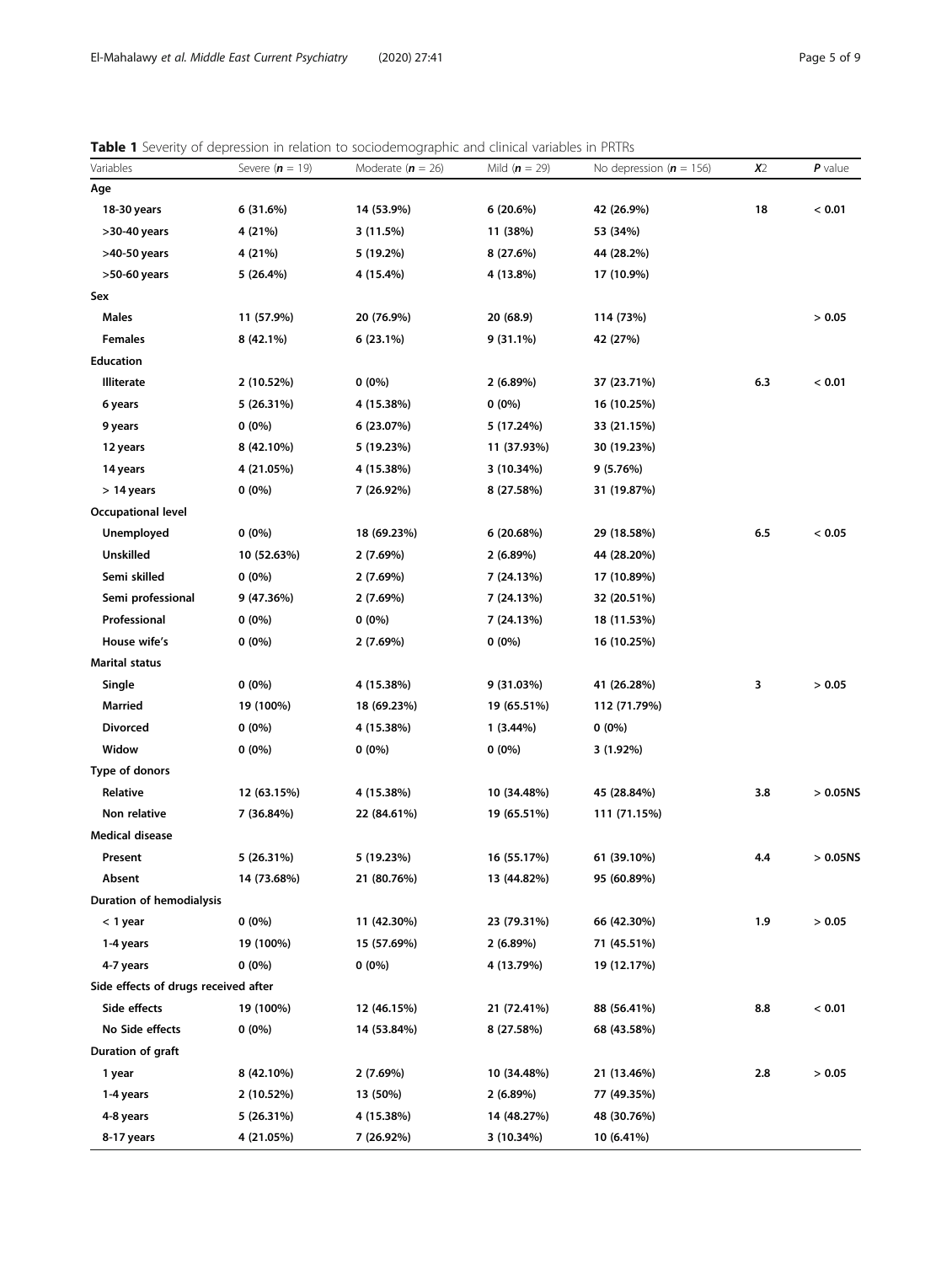<span id="page-5-0"></span>

| Variable                             | Moderate $(n = 13)$ | Mild $(n = 59)$ | No ( $n = 158$ ) | x <sub>2</sub> | $P$ value |
|--------------------------------------|---------------------|-----------------|------------------|----------------|-----------|
| <b>Suicidality</b>                   |                     |                 |                  |                |           |
| Age                                  |                     |                 |                  |                |           |
| 18-30 years                          | 1(7.69%)            | 17 (25%)        | 50 (73.5%)       | 23             | < 0.01    |
| $>$ 30-40 years                      | 3 (23.07%)          | 12 (16.9%)      | 56 (78.8%)       |                |           |
| $>$ 40-50 years                      | 9 (69.23%)          | 18 (29.5%)      | 34 (55.7%)       |                |           |
| $> 50-60$ years                      | $0(0\%)$            | 12 (40%)        | 18 (60%)         |                |           |
| Sex                                  |                     |                 |                  |                |           |
| <b>Males</b>                         | 10 (76.92%)         | 42 (71.18%)     | 113 (71.51%)     |                | < 0.05    |
| <b>Females</b>                       | 3(23.07)            | 17 (28.81%)     | 45 (28.48%)      |                |           |
| Education                            |                     |                 |                  |                |           |
| <b>Illiterate</b>                    | $0(0\%)$            | 6 (10.16%)      | 35 (22.15%)      | 5.9            | < 0.01    |
| 6 years                              | $0(0\%)$            | 8 (13.55%)      | 17 (10.75%)      |                |           |
| 9 years                              | $0(0\%)$            | 9 (15.25%)      | 35 (22.15%)      |                |           |
| 12 years                             | 13 (100%)           | 16 (27.11%)     | 35 (22.15%)      |                |           |
| 14 years                             | $0(0\%)$            | 4 (6.77%)       | 16 (10.12%)      |                |           |
| $> 14$ years                         | $0(0\%)$            | 16 (27.11%)     | 30 (18.98%)      |                |           |
| <b>Occupational level</b>            |                     |                 |                  |                |           |
| Unemployed                           | $0(0\%)$            | 11 (18.64%)     | 42 (26.58%)      | 7.8            | < 0.05    |
| <b>Unskilled</b>                     | $0(0\%)$            | 18 (30.50%)     | 40 (25.31%)      |                |           |
| Semi skilled                         | $0(0\%)$            | 14 (23.72%)     | 12 (7.59%)       |                |           |
| Semi professional                    | 10 (76.92%)         | 9 (12.25%)      | 31 (19.62%)      |                |           |
| Professional                         | 3 (23.07%)          | 4 (6.77%)       | 18 (11.39%)      |                |           |
| House wife's                         | $0(0\%)$            | 3 (5.08%)       | 15 (9.49%)       |                |           |
| <b>Marital status</b>                |                     |                 |                  |                |           |
| Single                               | 2 (15.38%)          | 11 (18.64%)     | 41 (25.94%)      | 1              | > 0.05    |
| <b>Married</b>                       | 11 (84.61%)         | 48 (81.35%)     | 109 (75.31%)     |                |           |
| <b>Divorced</b>                      | $0(0\%)$            | $0(0\%)$        | 5 (3.16%)        |                |           |
| Widow                                | $0(0\%)$            | $0(0\%)$        | 3 (1.89%)        |                |           |
| Type of donors                       |                     |                 |                  |                |           |
| Relative                             | 7 (53.84%)          | 11 (18.64%)     | 53 (33.54%)      | 3.3            | > 0.05    |
| Non relative                         | 6 (46.15%)          | 48 (81.35%)     | 105 (66.45%)     |                |           |
| <b>Medical disease</b>               |                     |                 |                  |                |           |
| Present                              | 9 (69.23%)          | 17 (28.81%)     | 61 (38.60%)      | 3.2            | > 0.05    |
| Absent                               | 4 (30.76%)          | 42 (71.18%)     | 97 (61.39%)      |                |           |
| <b>Duration of hemodialysis</b>      |                     |                 |                  |                |           |
| $<$ 1 year                           | 6 (46.15%)          | 26 (44.06%)     | 66 (41.77%)      | 3.5            | > 0.05    |
| 1-4 years                            | 7 (53.84%)          | 29 (49.15%)     | 71 (44.93%)      |                |           |
| 4-7 years                            | $0(0\%)$            | 4 (6.77%)       | 19 (12.02%)      |                |           |
| Side effects of drugs received after |                     |                 |                  |                |           |
| Side effects                         | 13 (100%)           | 41 (69.49%)     | 8855.69          | 2.9            | < 0.01    |
| No Side effects                      | $0(0\%)$            | 18 (30.50%)     | 72 (45.56%)      |                |           |
| Duration of graft                    |                     |                 |                  |                |           |
| 1 year                               | $0(0\%)$            | 11 (18.64)      | 30 (18.98%)      | 2.9            | > 0.05    |
| 1-4 years                            | 5 (38.46%)          | 21 (35.59%)     | 68 (43.03%)      |                |           |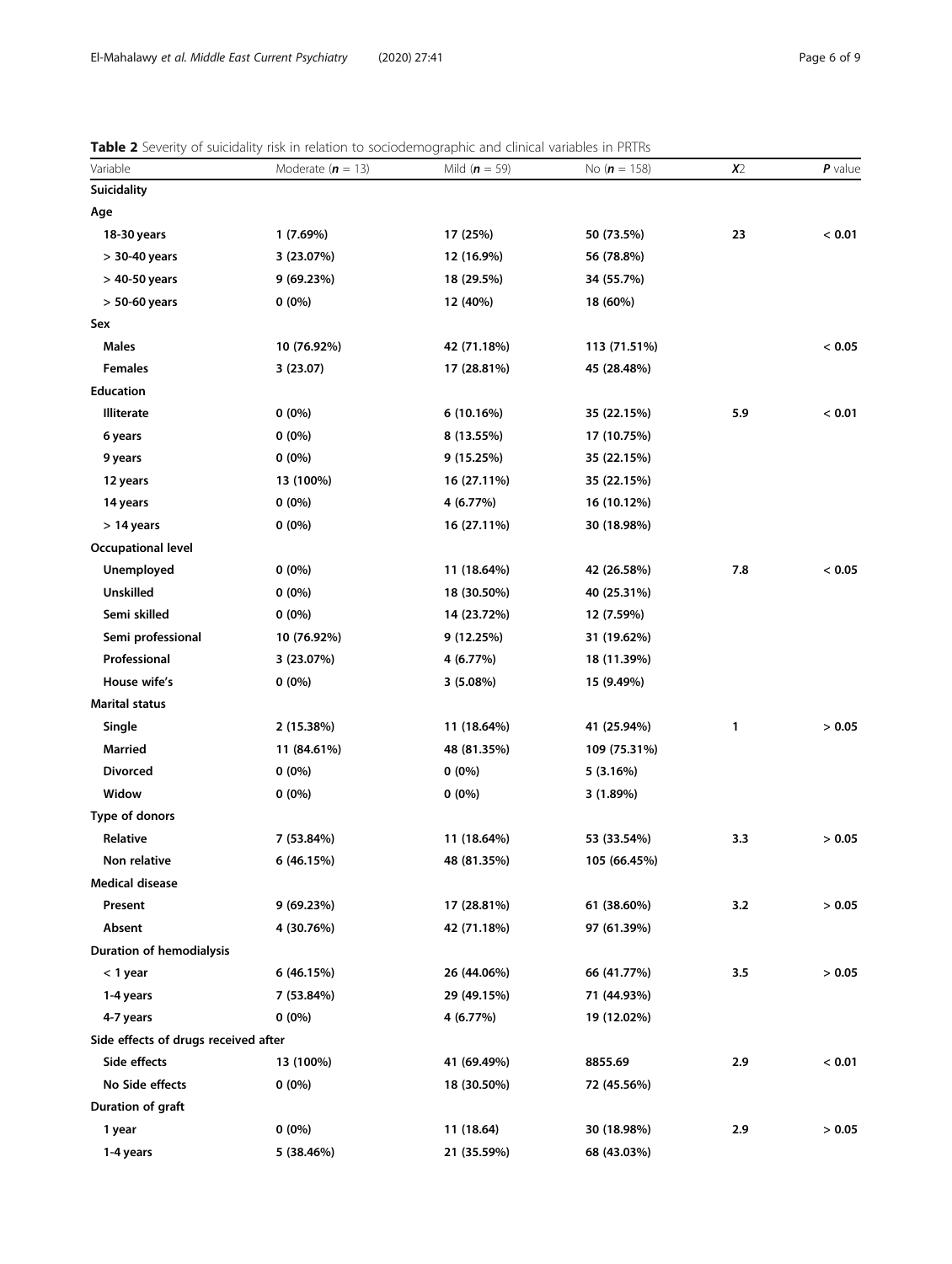Table 2 Severity of suicidality risk in relation to sociodemographic and clinical variables in PRTRs (Continued)

| Variable   | Moderate ( $n = 13$ ) | Mild ( $n = 59$ ) | No ( $n = 158$ ) | ୵ | <b>P</b> value |
|------------|-----------------------|-------------------|------------------|---|----------------|
| 4-8 years  | 2 (15.38%)            | 21 (35.59%)       | 48 (30.37%)      |   |                |
| 8-17 years | 6(46.15%)             | 6(10.16%)         | 12 (7.59%)       |   |                |

No severity risk for suicidality has been recorded

Reporting symptoms of depression according to the SPS revealed that our patients scored higher in items of hopelessness (20%), suicidal ideation 7 (3.9%), negative selfevaluation (1.3%), and hostility (1.3%). In his study and Andrade and his coworkers [\[4\]](#page-7-0) in Brazil 2015, used the Beck Hopelessness Scale (BHS) they found that 89% had minimal hopelessness symptoms, 10% had moderate, and only 1% have severe symptoms. Differences in these results may be due to the use of different tools of measurement.

Depression after renal transplantation is by multiple complex and overlapping factors. Thus, we analyzed the sociodemographic and clinical variables in relation to the intensity of depressive symptoms and suicidality risk. Age has previously shown to be predictive for depression in renal transplant recipients, our results are in accordance with previous studies [\[26,](#page-8-0) [29,](#page-8-0) [33](#page-8-0)]. The current study showed that severe depression was significantly associated with the youngest and eldest age groups while moderate depression and moderate risk of suicidality were prevalent among middle-age groups.

We assumed that depression in the youngest age group may be related to the fear of graft rejection or future complications, whereas in the eldest group may be related to lack of social support. Other reports found an insignificant relation between age and development of depression in renal transplant recipients [\[22](#page-7-0), [24](#page-8-0)].

The current findings are in agreement with Arapaslan and his co-investigators [[24](#page-8-0)] who found that there is an insignificant difference between males and females transplant recipients as regards the presence of depression. Moreover, we found that moderate and mild suicidality risks were higher in male patients. Our report comes primarily from males who comprised about 70% of our cases, probably this contributes to the fact that our results do not agree with previous findings which reported that women recipients have significantly higher rates of depression [\[34,](#page-8-0) [35\]](#page-8-0). Some investigators found that depression is more common in unmarried transplant recipients due to lack of social support [\[1](#page-7-0), [34\]](#page-8-0). However; we are in agreement with other investigators who did not find any relation between marital status and developing depression among PRTRs [[22\]](#page-7-0).

On the contrary of the previous report which found that low educational attainment is predictive of depression in renal transplant recipients [[21,](#page-7-0) [22](#page-7-0), [36](#page-8-0)]; in the current study, we found that severe depression and moderate suicidality risk were more significantly common in educated patients. Similarly, Zarifian and his

coworkers [\[37](#page-8-0)] concluded that depression is correlated with high educational attainment.

Education may give more chances to the patient to seek information and to know the hazards and complications of the surgery, weakened immune system, and possibility of graft rejection. Employment status is a major factor influencing the developing of depression in PRTRs. Our study showed that unemployed subjects had significant higher levels of moderated depression (69.23%). Similarly, McGee and Thompson [[38\]](#page-8-0) found that depression is significantly correlated to lower occupational level ( $p < 0.05$ ), and this finding may be linked to impaired functioning, frequent absence from work, and low productivity in patients with depression. On the other hand, semiprofessionals and unskilled patients in our study showed a high level of severe depression and moderate suicidality risk. We assumed that fear of nonreturn to work and instructions to avoid exposure to a public place or to limit working hours are the possible factors behind depression in professionals and semiskilled laborers.

Long pretransplant dialysis periods were reported by previous investigators to be associated with depression [[3,](#page-7-0) [25](#page-8-0)]. While in this current research and in other previous publications, there was no such association [\[22](#page-7-0)]. There is little evidence that the duration of the transplant graft survival is associated with mood changes in renal recipient. In a previous report, there were no significant differences for different duration < 5, 5-10, 10-  $15$ , > 15 years duration of graft  $[22]$  $[22]$ .

We agreed with these findings on the contrary of Akman and his colleagues [\[34\]](#page-8-0) who found that patients with longer functional graft had lesser depression. Psychological problems may occur in association with immunosuppressive drugs and steroids in high doses [[39](#page-8-0), [40\]](#page-8-0). Similarly, we found that depression was more common among patients who suffered from side effects of post transplant medications (37.2%) compared to patients without side effects  $(24.5%) (p < 0.01)$ .

This study was limited by its cross-sectional design, and limited recruitment from only two governmental hospitals, thus, we did not include private hospitals in which more affluent patients were presented making limitations in the generalizability of the obtained data. We did not explore some variables as past psychiatric history, coping strategies, and perceived social support. These points should be taken into consideration in future research.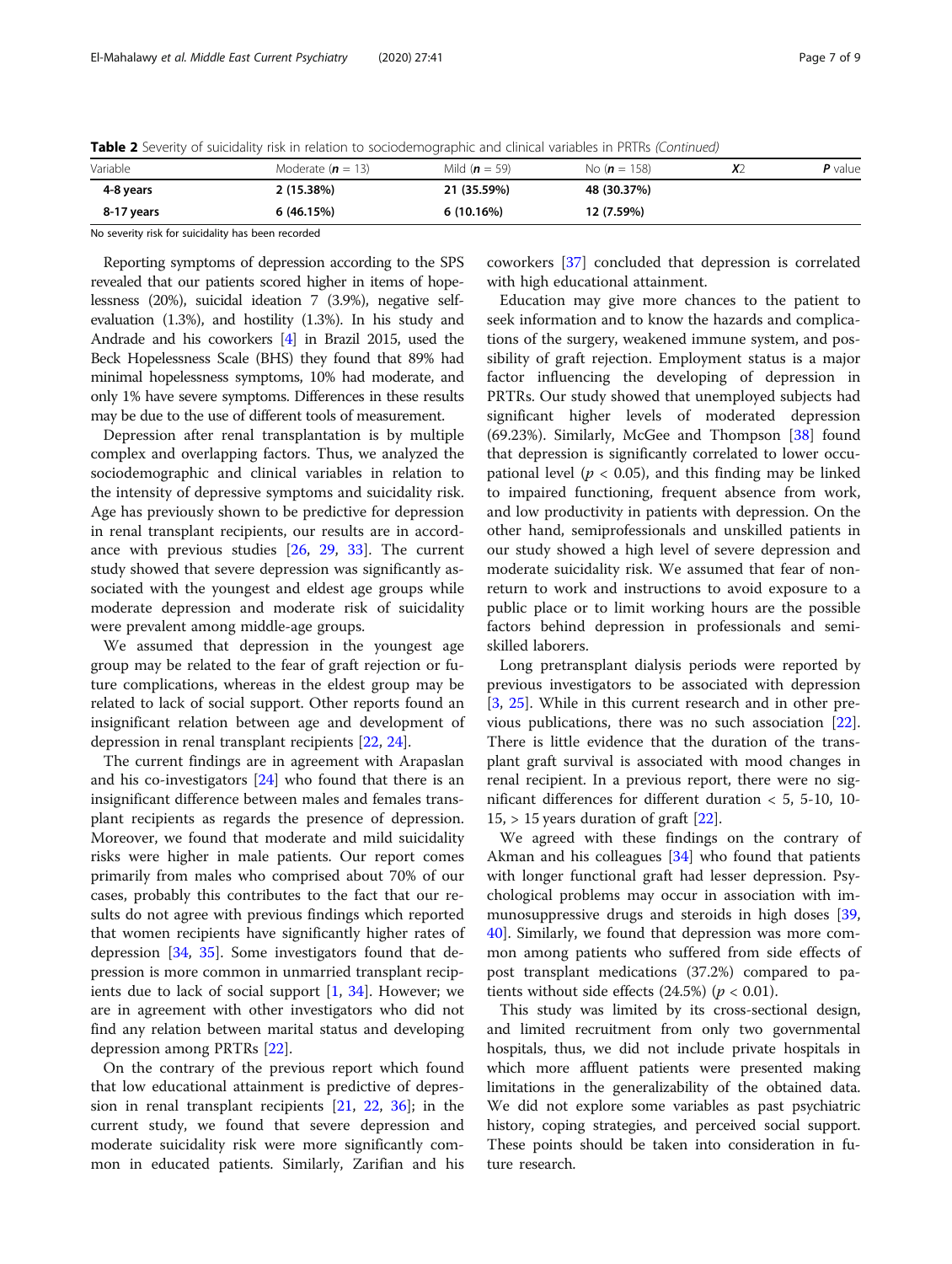<span id="page-7-0"></span>might be thought that depression would decrease after operation, yet paradoxical depression is commonly happened and is considered the commonest long term complication after RTs [[40\]](#page-8-0). A wide range of diverse, psychological, biological, and social factors are interrelated and may contribute to the development of depression among those patients [21, [41\]](#page-8-0).

### Conclusion

The prevalence of depression and suicidality is quite high among post renal transplantation recipients (PRTRs), that was associated with age, educational attainment, employment, and the presence of side effects of medication. Our findings pointed to the need of recognizing depression and its psychosocial correlates among renal transplant recipients. Accordingly, the multidisciplinary team should integrate mental health professionals to avoid the negligence of psychiatric morbidity and its correlates which can undermine the transplant success and lead to excessive suffering of those patients.

#### Abbreviations

BD: Beck depression inventory; ESRD: End-stage renal disease; PRTR: Post renal transplantation recipients; Qo: Quality of life; R: Renal transplantation; SCID-1: Structured Clinical Interview for DSM-IV Axis I disorder; SPS: Suicide Probability Scale

#### Acknowledgements

This study could not be completed without the support of Prof. Essam Khider, Professor of Nephrology, Ain Shams University, Prof. Ahmed Saad, and Prof. Amani Haroun, Prof. Hisham Hatata Professors of Neuropsychiatry, Ain Shams University and Dr. Mostafa Bastawy for the statistical analysis.

#### Authors' contributions

NE: the conception, design of the work; the acquisition, analysis, interpretation of data; revised the manuscript. AS: the conception, design of the work; the acquisition, analysis, interpretation of data; revised the manuscript. SR: the acquisition, analysis, interpretation of data; drafted the manuscript; revised the manuscript. HE: the conception, design of the work; the acquisition, analysis, interpretation of data; drafted the manuscript; revised the manuscript. AA: the acquisition, analysis, interpretation of data; revised the manuscript. ME: the conception, design of the work; the acquisition, analysis, interpretation of data; revised the manuscript. RA: drafted the manuscript; revised the manuscript. All authors have read and approved the manuscript.

#### Funding

None

#### Availability of data and materials

All data generated or analyzed during this study are included in this published article

#### Ethics approval and consent to participate

The study was approved by the ethics committee of the Faculty of Medicine, Ain Shams University, Cairo, Egypt (the reference number is not available). Consent for participation was obtained from all patients.

#### Consent for publication

Consent for publication was obtained.

Received: 15 March 2020 Accepted: 7 July 2020 Published online: 26 August 2020

#### References

- 1. Chilcot J, Spencer BW, Maple H, Mamode N (2014) Depression and kidney transplantation. Transplantation 97(7):717–721
- 2. Chen SF, Wang IJ, Lang HC (2016) Risk of major depression in patients with chronic renal failure on different treatment modalities: a matched-cohort and population-based study in Taiwan. Hemodial Int 20(1):98–105. [https://](https://doi.org/10.1111/hdi.12334) [doi.org/10.1111/hdi.12334](https://doi.org/10.1111/hdi.12334) Epub 2015 Jul 14
- 3. Szeifert L, Molnar MZ, Ambrus C, Koczy AB, Kovacs AZ, Vamos EP et al (2010) Symptoms of depression in kidney transplant recipients: a crosssectional study. Am J Kidney Dis 55(1):132–140
- 4. Andrade SV, Sesso R, Diniz DH (2015) Hopelessness, suicide ideation, and depression in chronic kidney disease patients on hemodialysis or transplant recipients. J Bras Nefrol 37(1):55–63
- 5. Dew MA, Rosenberger EM, Myaskovsky L, DiMartini AF, DeVito Dabbs AJ, Posluszny DM, Steel J, Switzer GE, Shellmer DA, Greenhouse JB (2015) Depression and anxiety as risk factors for morbidity and mortality after organ transplantation: a systematic review and meta-analysis. Transplantation 100(5):988–1003
- 6. El Mahalawy Naglaa, Hatata Hisham A, El Meguid Marwa A, Moneim Dalia A, El Din Mohamed H, Hamed Rabei Samah. (2017): Correlates of psychiatric morbidity in Egyptian renal transplant recipients Middle East Current Psychiatry: April - Volume 24 - Issue 2 - p 85–92.
- 7. Mori D, Gallacher P, Milne J (2000) Structural interview for renal transplantation (SIRT). Psychosomatics 41:5
- 8. First MB, Spitzer RL, William JB (1995) Structured clinical interview for DSM-IV (SCID-I) research version. Biometrics Research Department. New York Psychiatric Institute, New York
- 9. El-Missiry A (2003): Homicide and psychiatric illness, MD thesis of Psychiatry, Ain Shams University under supervision of Soror F, Sadek A, Assad A and Fahy T.
- 10. Beck AT, Steer RA, Ball R, Ranieri W (1996) Comparison of Beck depression inventories -IA and -II in psychiatric outpatients. J Pers Assess 67(3):588–597
- 11. Ghareeb AG (2000): Cairo Angle Press. Manual of the Arabic BDI-II. International Federation or Renal Registries (2003): statistics link of International Federation or Renal Registries, [http://www.ifrt.ner/.](http://www.ifrt.ner/)
- 12. Cull JG, Gill WS (1992) Suicide probability scale. Western Psychological Services, Los Angeles
- 13. Al-beheiry A. (2003): The Egyptian version of the suicide probability scale (SPS). Cairo Anglo Press
- 14. SPSS Inc. released (2003) SPSS Statistics for Windows, Version 12.0. SPSS Inc., Chicago, IL
- 15. International Federation of Renal Registries (2003): statistics link of International Federation of Renal Registration. [http://www.ifrr.net/Accessed:](http://www.ifrr.net/Accessed:07/15/03) [07/15/03](http://www.ifrr.net/Accessed:07/15/03).
- 16. Ali A, Hendawy A (2015) Renal transplantation in the Middle East: strengths, weakness, opportunities and threats (SWOT) Analysis. UrolNephrol J 2(2):28
- 17. Hamdy S (2010) The organ transplant debate in Egypt: a social anthropological analysis. Droit et Cultures 59(1):357–365
- 18. Shaheen FA (2009): Organ donation in the Middle East countries. Ethn Dis 19 (1 Suppl1): 16-17.
- 19. Matas AJ, Halbert RJ, Barr ML, Helderman JH, Hricik DE, Pirsch JD, Schenkel FA, Siegal BR, Liu H, Ferguson RM (2002) Live satisfaction and adverse effects in renal transplant recipients: a longitudinal analysis. Clin Transplant 16(2):113–121
- 20. Cameron JI, Whiteside C, Katz J, Devins GM (2000) Differences in quality of life across renal replacement therapies: a meta-analytic comparison. Am J Kidney Dis 35(4):629–637
- 21. Vásquez V, Novarro N, Valdés RA, Britton GB (2013) Factors associated to depression in renal transplant recipients in Panama. Indian J Psychiatry 55(3):273–278
- 22. Lin X, Lin J, Liu H, Teng S, Zhang W (2016) Depressive symptoms and associated factors among renal-transplant recipients in China. International Journal of Nursing Sciences 3:347–353
- 23. Babikir GK, Idris M, Hamad IA, Gadour M (2010) Psychological disorders and quality of life among Sudanese dialysis patients and renal transplant recipients. Sudan JMS 5:29–34